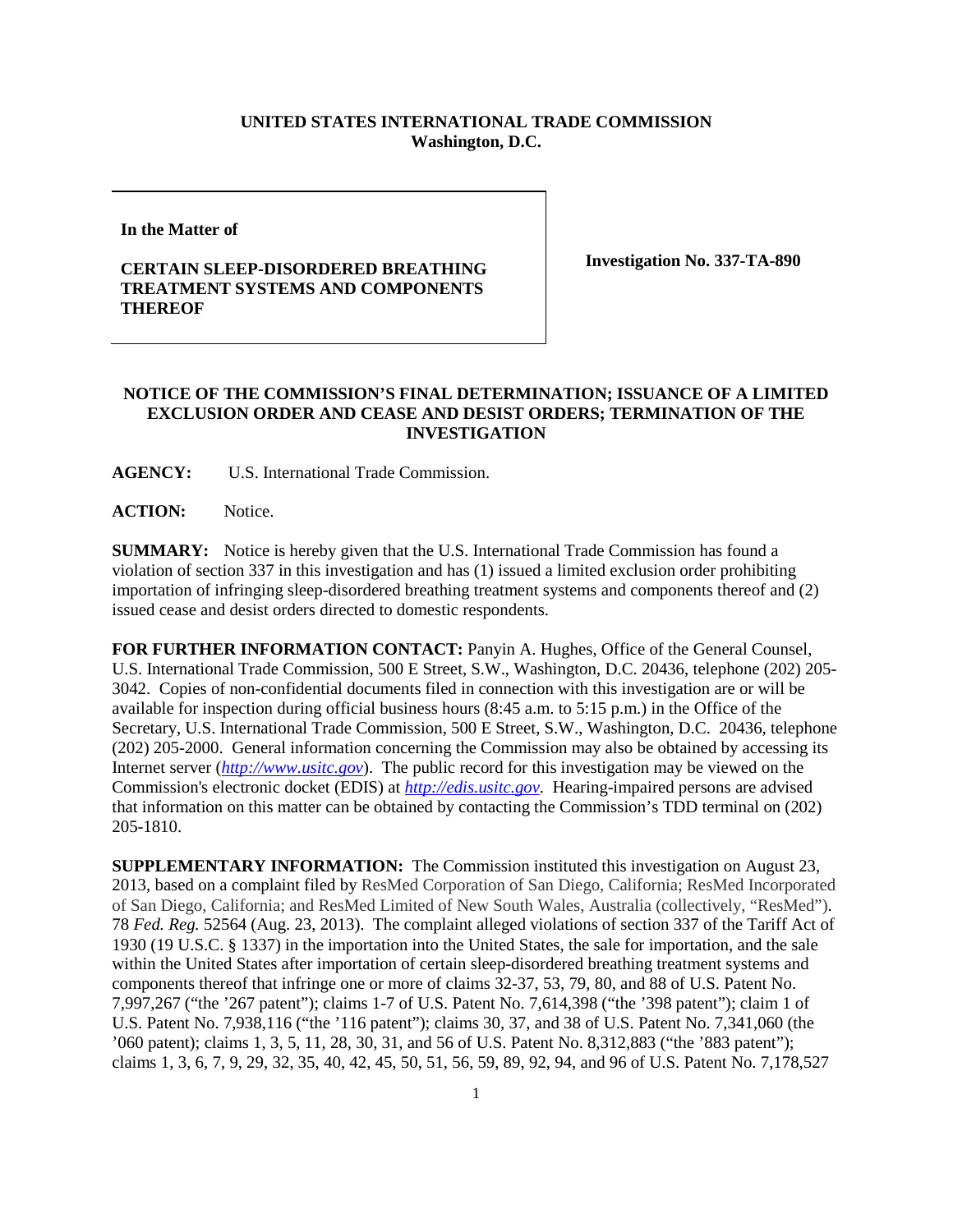(the '527 patent); claims 19-24, 26, 29-36, and 39-41 of U.S. Patent No. 7,950,392 (the '392 patent); and claims 13, 15, 16, 26-28, 51, 52, and 55 of U.S. Patent No 7,926,487 ("the '487 patent"). The notice of investigation named the following respondents: BMC Medical Co., Ltd. of Beijing, China; 3B Medical, Inc. of Lake Wales, Florida; and 3B Products, L.L.C., of Lake Wales, Florida (collectively "Respondents"). The Office of Unfair Import Investigations ("OUII") is participating in the investigation.

On January 9, 2014, the ALJ issued an ID granting a motion by ResMed to amend the complaint and notice of investigation to substitute U.S. Patent No. RE 44,453 ("the '453 patent") for the '398 patent and to terminate the investigation as to the '398 patent. *See* Order No. 7 (Jan. 9, 2014). The Commission determined not to review the ID. *See* Notice of Commission Determination Not to Review an Initial Determination Granting the Complainants' Motion to Amend the Complaint and Notice of Investigation (Feb. 10, 2014); 79 *Fed. Reg.* 9000-01 (Feb. 14, 2014).

On February 24, 2014, the ALJ issued an ID granting a motion by ResMed to withdraw its allegations with respect to the '116 patent. *See* Order No. 11 (Feb. 24, 2014). The Commission determined not to review the ID. *See* Notice of Commission Determination Not to Review an Initial Determination Granting the Complainants' Motion to Partially Terminate the Investigation by Withdrawing Allegations with Respect to U.S. Patent No. 7,938,116 (March 11, 2014).

On March 18, 2014, the ALJ granted a motion by ResMed to terminate the investigation as to claims 26-28 of the '487 Patent. *See* Order No. 20 (Mar 18, 2012). The Commission determined not to review the ID. *See* Notice of Commission Determination Not to Review an Initial Determination Granting Complainants' Unopposed Motion for Partial Termination of the Investigation by Withdrawal of Claims 26-28 of U.S. Patent No. 7,926,487 (Apr. 29, 2014).

On August 21, 2014, the ALJ issued his final ID, finding a violation of section 337 by Respondents with respect to certain asserted claims of the '392, '267, '060, '883, '527, and '453 patents. The ALJ found no violation of section 337 with respect to the asserted claims of the '487 patent. Specifically, the ALJ found that the Commission has subject matter jurisdiction, *in rem* jurisdiction over the accused products, and *in personam* jurisdiction over the respondents. ID at 10-11. The parties stipulated to importation of the accused products and the ALJ found that the importation requirement of section 337 (19 U.S.C. § 1337(a)(1)(B)) has been satisfied. *Id.* at 3. The ALJ found that the accused products infringe asserted claims 1, 9, 32, 89, and 92 of the '527 patent; asserted claims 19, 21, 29, 32, and 36 of the '392 patent; asserted claims 32-34 and 53 of the '267 patent; asserted claims 30, 37, and 38 of the '060 patent; asserted claims 1, 3, 5, 11, 28, 30, 31, and 56 of the '883 patent; and asserted claim 2 of the '453 patent. *See* ID at 23, 46, 57-58, 71-78, 95, 99, and 102. The ALJ found that Respondents failed to establish by clear and convincing evidence that the asserted claims of the '392, '267, '060, '883, '527, or claim 2 of the '453 patents were invalid in light of the cited prior art references. *See id.* at 25-45, 48-55, 96, and 100. The ALJ concluded that the accused products satisfy each limitation of claims 4 and 7 of the '453 patent but found those claims invalid in view of the prior art. *See id.* at 103-139. The ALJ also found that the accused products satisfy each limitation of asserted claims 13, 51, 52, and 55 of the '487 patent, but found those claims invalid in view of the prior art. *See id.* at 78-92. The ALJ further found that ResMed established the existence of a domestic industry that practices the asserted patents under 19 U.S.C. § 1337(a)(2). *See* ID at 139-188.

On September 3, 2014, Respondents and the Commission investigative attorney filed petitions for review of the ID. That same day, ResMed filed a contingent petition for review of the ID. On September 11, 2014, the parties filed responses to the various petitions and contingent petition for review.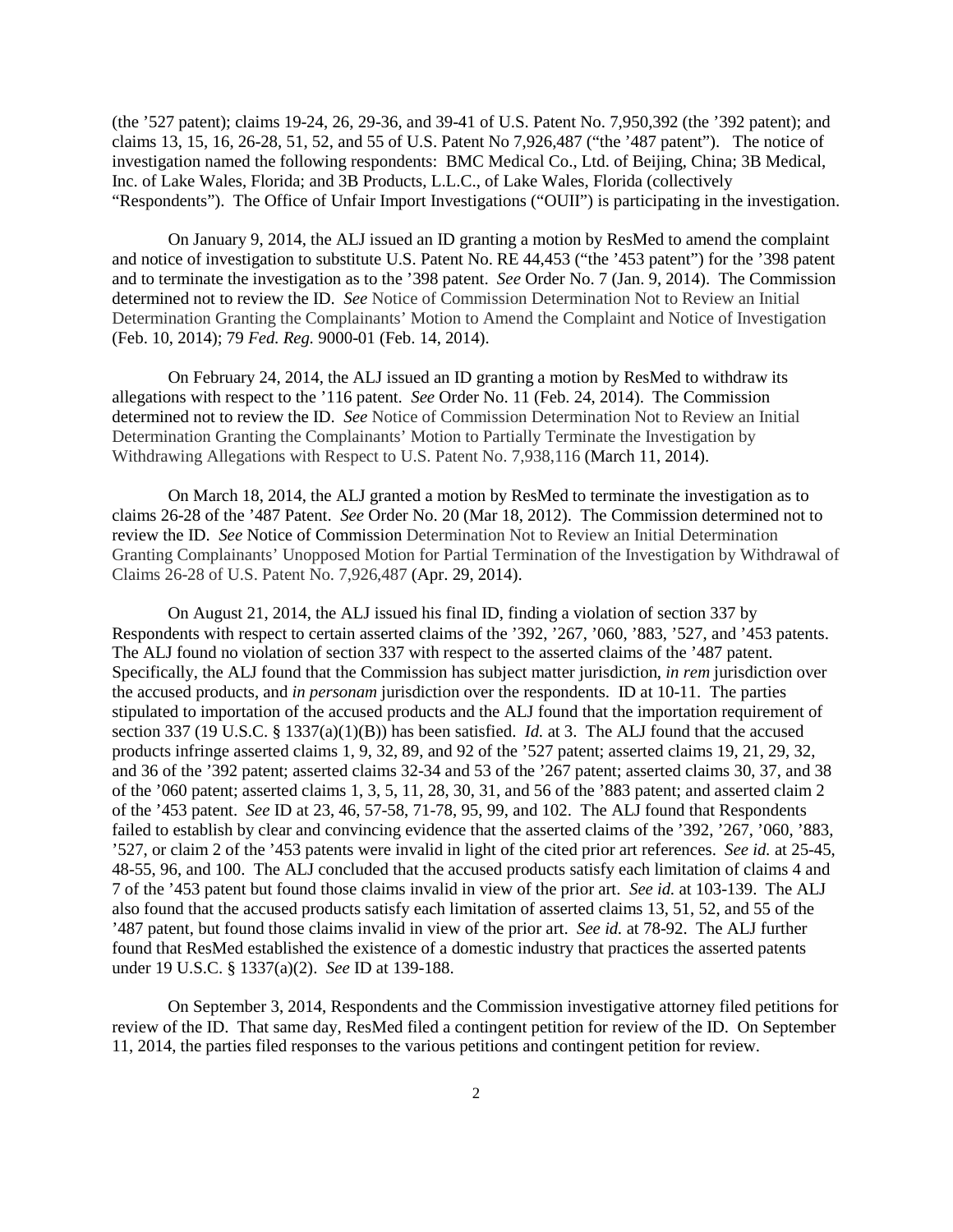On October 16, 2014, the Commission determined to review the final ID in part. 79 *Fed. Reg.* 63163-65 (Oct. 22, 2014). Specifically, with respect to the '487 patent, the Commission determined to review the ALJ's construction of the claim term "gas washout vent" and construed the limitation to mean "a vent comprising a thin air permeable membrane extending across an opening for exhausting gas to the atmosphere." As a result of the new claim construction, the Commission determined to review the ALJ's findings on infringement, invalidity, and the technical prong of the domestic industry requirement. Regarding the '453 patent, the Commission determined to review (1) the ALJ's construction of the claim limitation "a retaining mechanism configured to secure the connecting structure to the CPAP apparatus" and struck the ID's requirement that the claimed "retaining mechanism" must include an arrangement of moving parts; (2) the ALJ's finding that the prior art REMstar device does not anticipate the asserted claims of the '453 patent; and (3) the ALJ's findings on infringement and the technical prong of the domestic industry requirement. The Commission also determined to review the ID's findings and conclusions regarding the economic prong of the domestic industry requirement under 19 U.S.C.  $$ 1337(a)(3)(C).$ 

On October 31, 2014, the parties filed written submissions on the issues under review, remedy, the public interest, and bonding. On November 7, 2014, the parties filed reply submissions.

Having examined the record of this investigation, including the ALJ's final ID, with respect to the '487 patent, the Commission has determined that under its construction of the claim term "gas washout vent" to mean "a vent comprising a thin air permeable membrane extending across an opening for exhausting gas to the atmosphere," a violation of section 337 has not occurred because, as all the parties agree, ResMed failed to show that its domestic industry products practice the '487 patent. To conserve resources, the Commission has determined to take no position on infringement and validity as it pertains to the '487 patent. Regarding the '453 patent, the Commission has determined that the prior art REMstar device anticipates the asserted claims of the '453 patent under the Commission's construction of the claim limitation "a retaining mechanism configured to secure the connecting structure to the CPAP apparatus" to mean "one or more parts for holding in place the CPAP apparatus that is configured to attach the connecting structure to the CPAP apparatus." Given that Commission's construction is broader than the ALJ's construction, the Commission has determined to affirm the ALJ's infringement and domestic industry, technical prong, findings. With respect to domestic industry the Commission has determined to vacate the ID's findings and conclusion that ResMed established a domestic industry under 19 U.S.C.  $§ 1337(a)(3)(C).$ 

Having found a violation of section 337 in this investigation, the Commission has determined that the appropriate form of relief is: (1) a limited exclusion order prohibiting the unlicensed entry of sleepdisordered breathing treatment systems and components thereof that infringe one or more of claims 1, 9, 32, 89, and 92 of the '527 patent; claims 19, 21, 29, 32, and 36 of the '392 patent; claims 32, 33, 34, and 53 of the '267 patent; claims 30, 37, and 38 of the '060 patent; and claims 1, 3, 5, 11, 28, 30, 31, and 56 of the '883 patent that are manufactured by, or on behalf of, or are imported by or on behalf of BMC Medical Co., Ltd., 3B Medical, Inc., or 3B Products L.L.C. or any of their affiliated companies, parents, subsidiaries, agents, or other related business entities, or their successors or assigns, except for service and replacement parts for customers that purchased their covered products prior to the date the exclusion order becomes final; and (2) cease and desist orders prohibiting domestic respondents BMC Medical Co., Ltd., 3B Medical, Inc. from conducting any of the following activities in the United States: importing, selling, marketing, advertising, distributing, transferring (except for exportation), and soliciting U.S. agents or distributors for, sleep-disordered breathing treatment systems and components thereof covered by claims 1, 9, 32, 89, and 92 of the '527 patent; claims 19, 21, 29, 32, and 36 of the '392 patent; claims 32, 33, 34, and 53 of the '267 patent; claims 30, 37, and 38 of the '060 patent; and claims 1, 3, 5, 11, 28,